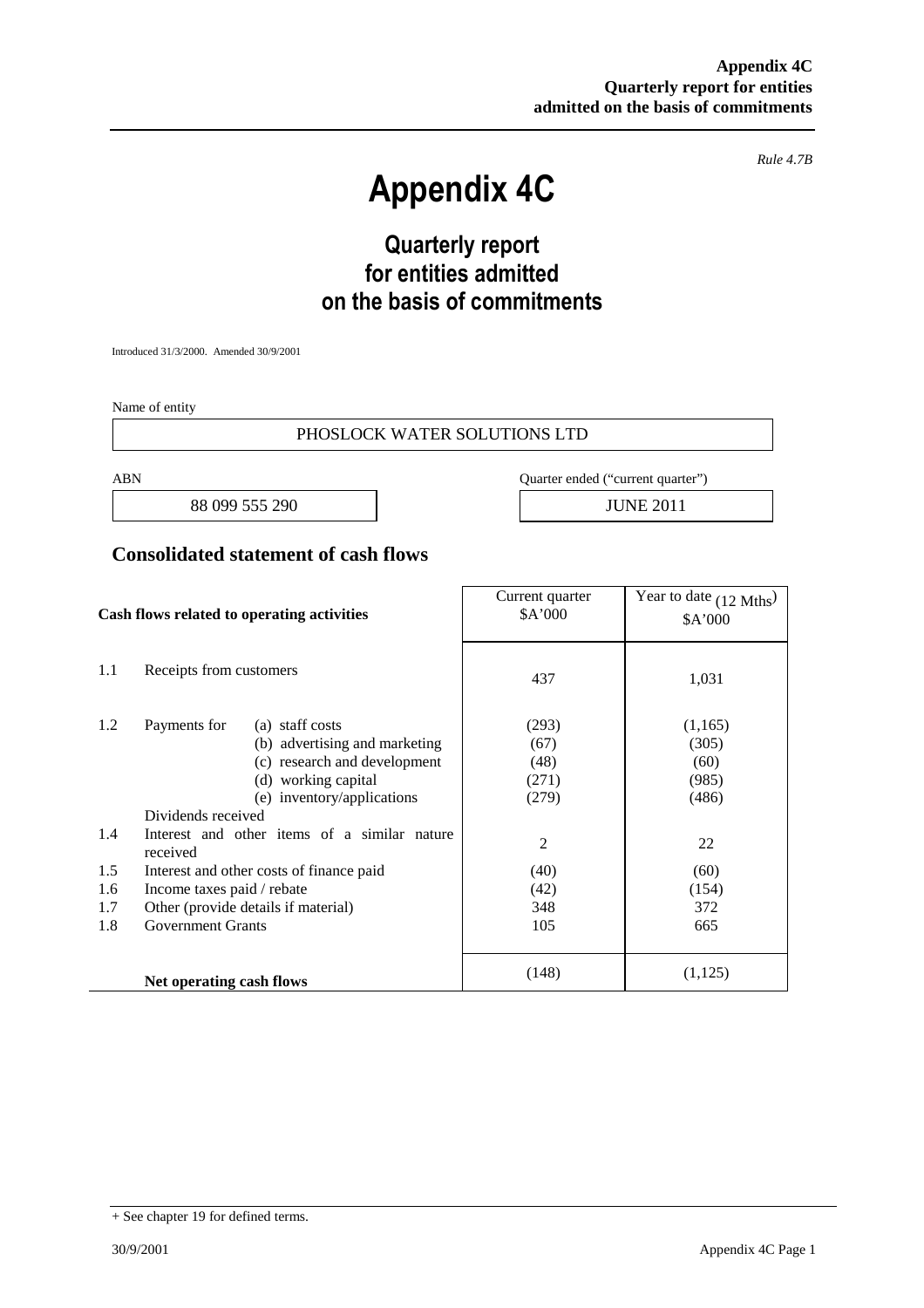|                              |                                                                                                                                                                                                                                | Current quarter<br>\$A'000 | Year to date (12 Mths)<br>\$A'000 |
|------------------------------|--------------------------------------------------------------------------------------------------------------------------------------------------------------------------------------------------------------------------------|----------------------------|-----------------------------------|
| 1.8                          | Net operating cash flows (carried forward)                                                                                                                                                                                     | (148)                      | (1,125)                           |
| 1.9                          | Cash flows related to investing activities<br>Payment for acquisition of:<br>(a) businesses (item 5)<br>(b) equity investments<br>(c) intellectual property<br>(d) physical non-current assets<br>(e) other non-current assets | (4)<br>(1)                 | (43)<br>(32)                      |
| 1.10                         | Proceeds from disposal of:<br>(a) businesses (item 5)<br>(b) equity investments<br>(c) intellectual property<br>(d) physical non-current assets<br>(e) other non-current assets                                                |                            | 28                                |
| 1.11<br>1.12<br>1.13         | Loans from Minority Shareholders<br>Loans repaid by other entities<br>Other (provide details if material)                                                                                                                      |                            | 36                                |
|                              | Net investing cash flows                                                                                                                                                                                                       | (5)                        | (11)                              |
| 1.14                         | Total operating and investing cash flows                                                                                                                                                                                       | (153)                      | (1, 136)                          |
| 1.15<br>1.16<br>1.17<br>1.18 | Cash flows related to financing activities<br>Proceeds from issues of shares, options, etc.<br>Proceeds from sale of forfeited shares<br>Proceeds from borrowings<br>Repayment of borrowings                                   | 7<br>(143)                 | 1,202<br>143<br>(143)             |
| 1.19<br>1.20                 | Dividends paid<br>Other – Capital raising costs                                                                                                                                                                                |                            | (8)                               |
|                              | Net financing cash flows                                                                                                                                                                                                       | (136)                      | 1,194                             |
|                              | Net increase (decrease) in cash held                                                                                                                                                                                           | (289)                      | 58                                |
| 1.21<br>1.22<br>1.23         | Cash at beginning of quarter/year to date<br>Exchange rate adjustments<br>Cash at end of quarter                                                                                                                               | 800<br>(1)<br>510          | 462<br>(10)<br>510                |
|                              |                                                                                                                                                                                                                                |                            |                                   |

<sup>+</sup> See chapter 19 for defined terms.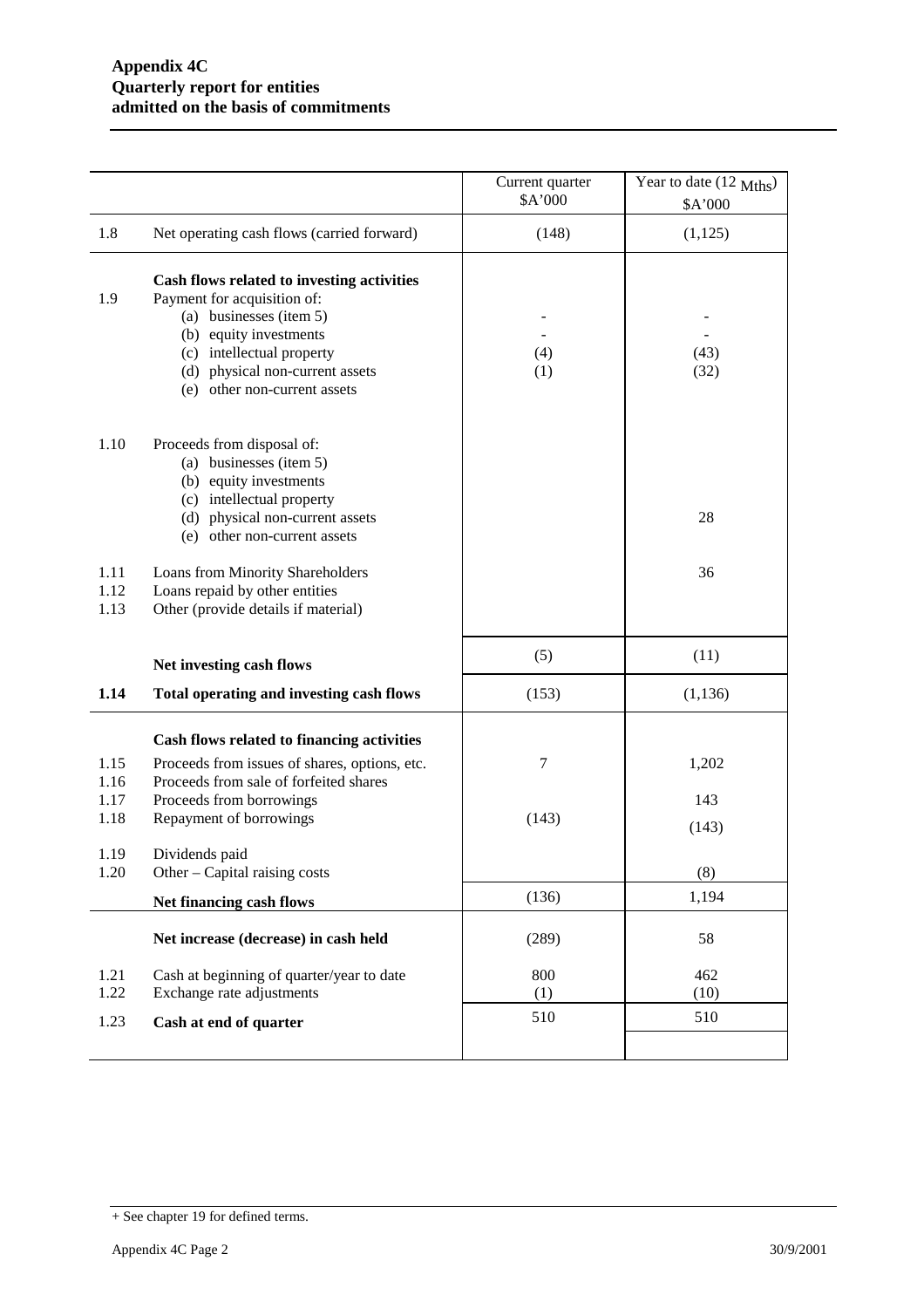### **Payments to directors of the entity and associates of the directors Payments to related entities of the entity and associates of the related entities**

|      |                                                                  | Current quarter<br>\$A'000 |
|------|------------------------------------------------------------------|----------------------------|
| 1.24 | Aggregate amount of payments to the parties included in item 1.2 | 79                         |
| 1.25 | Aggregate amount of loans to the parties included in item 1.11   |                            |
|      |                                                                  |                            |

1.26 Explanation necessary for an understanding of the transactions During the period \$52,500 was paid as Executive Director salaries and \$27,000 paid as Non-Executive Directors fees.

### **Non-cash financing and investing activities**

- 2.1 Details of financing and investing transactions which have had a material effect on consolidated assets and liabilities but did not involve cash flows
- 2.2 Details of outlays made by other entities to establish or increase their share in businesses in which the reporting entity has an interest

### **Financing facilities available**

*Add notes as necessary for an understanding of the position. (See AASB 1026 paragraph 12.2).*

|              |                             | Amount available<br>\$A'000 | Amount used<br>\$A'000   |
|--------------|-----------------------------|-----------------------------|--------------------------|
| $\mathbf{R}$ | Loan facilities             | -                           | $\overline{\phantom{0}}$ |
| 32           | Credit standby arrangements |                             | -                        |

<sup>+</sup> See chapter 19 for defined terms.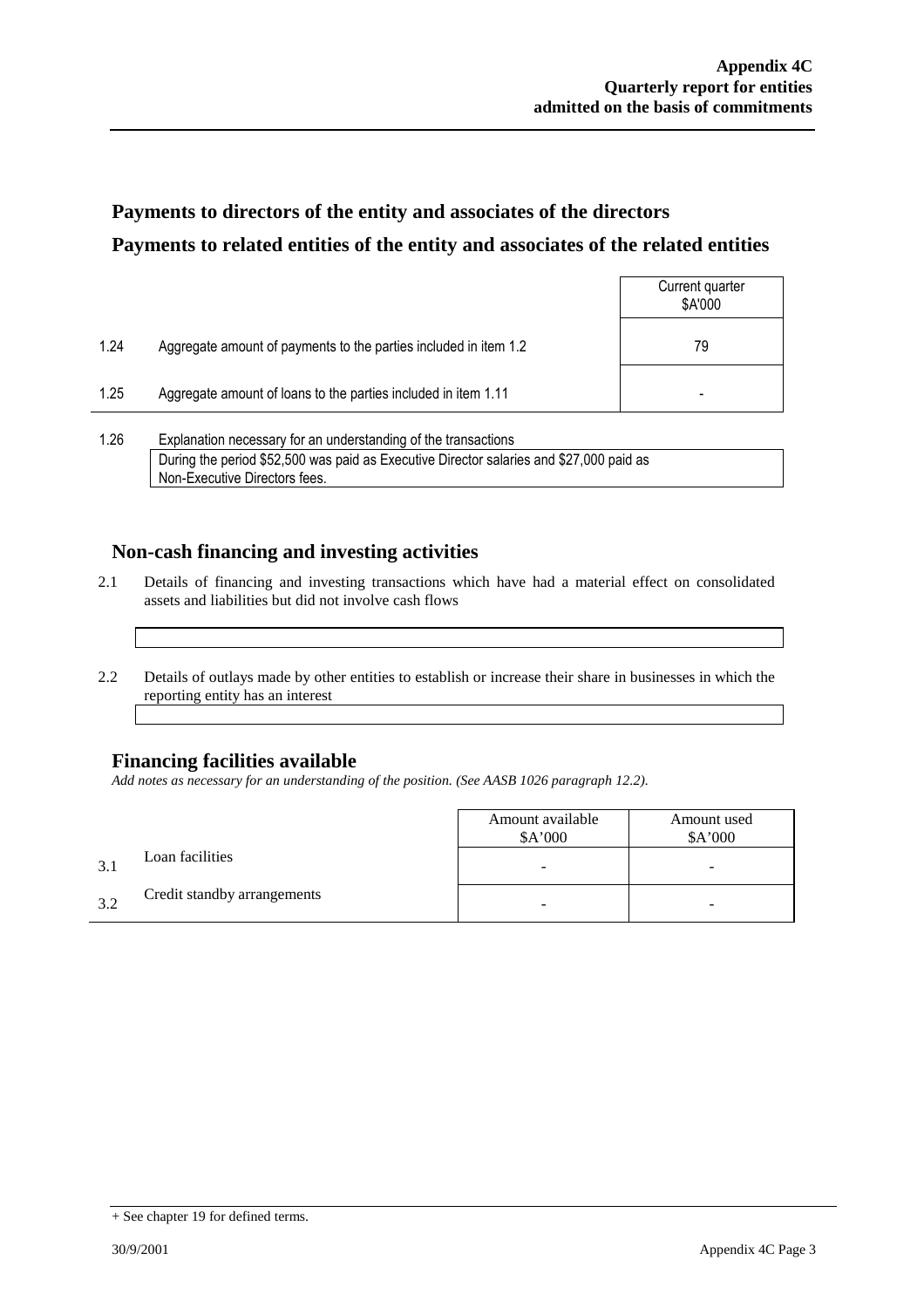### **Reconciliation of cash**

| Reconciliation of cash at the end of the quarter (as<br>shown in the consolidated statement of cash flows) to<br>the related items in the accounts is as follows. |                                                  | Current quarter<br>\$A'000 | Previous quarter<br>\$A'000 |
|-------------------------------------------------------------------------------------------------------------------------------------------------------------------|--------------------------------------------------|----------------------------|-----------------------------|
| 4.1                                                                                                                                                               | Cash on hand and at bank                         | 437                        | 470                         |
| 4.2                                                                                                                                                               | Deposits at call                                 | 15                         | 270                         |
| 4.3                                                                                                                                                               | Bank overdraft                                   |                            |                             |
| 4.4                                                                                                                                                               | Other $-$ Term deposit                           | 58                         | 60                          |
|                                                                                                                                                                   | <b>Total: cash at end of quarter</b> (item 1.23) | 510                        | 800                         |

Acquisitions and disposals of business entities

|     |                                              | Acquisitions<br>$(Item\ 1.9(a))$ | Disposals<br>$(Item\ 1.10(a))$ |
|-----|----------------------------------------------|----------------------------------|--------------------------------|
| 5.1 | Name of entity                               |                                  |                                |
| 5.2 | Place of incorporation<br>or registration    |                                  |                                |
| 5.3 | Consideration for<br>acquisition or disposal |                                  |                                |
| 5.4 | Total net assets                             |                                  |                                |
| 5.5 | Nature of business                           |                                  |                                |
|     |                                              |                                  |                                |

<sup>+</sup> See chapter 19 for defined terms.